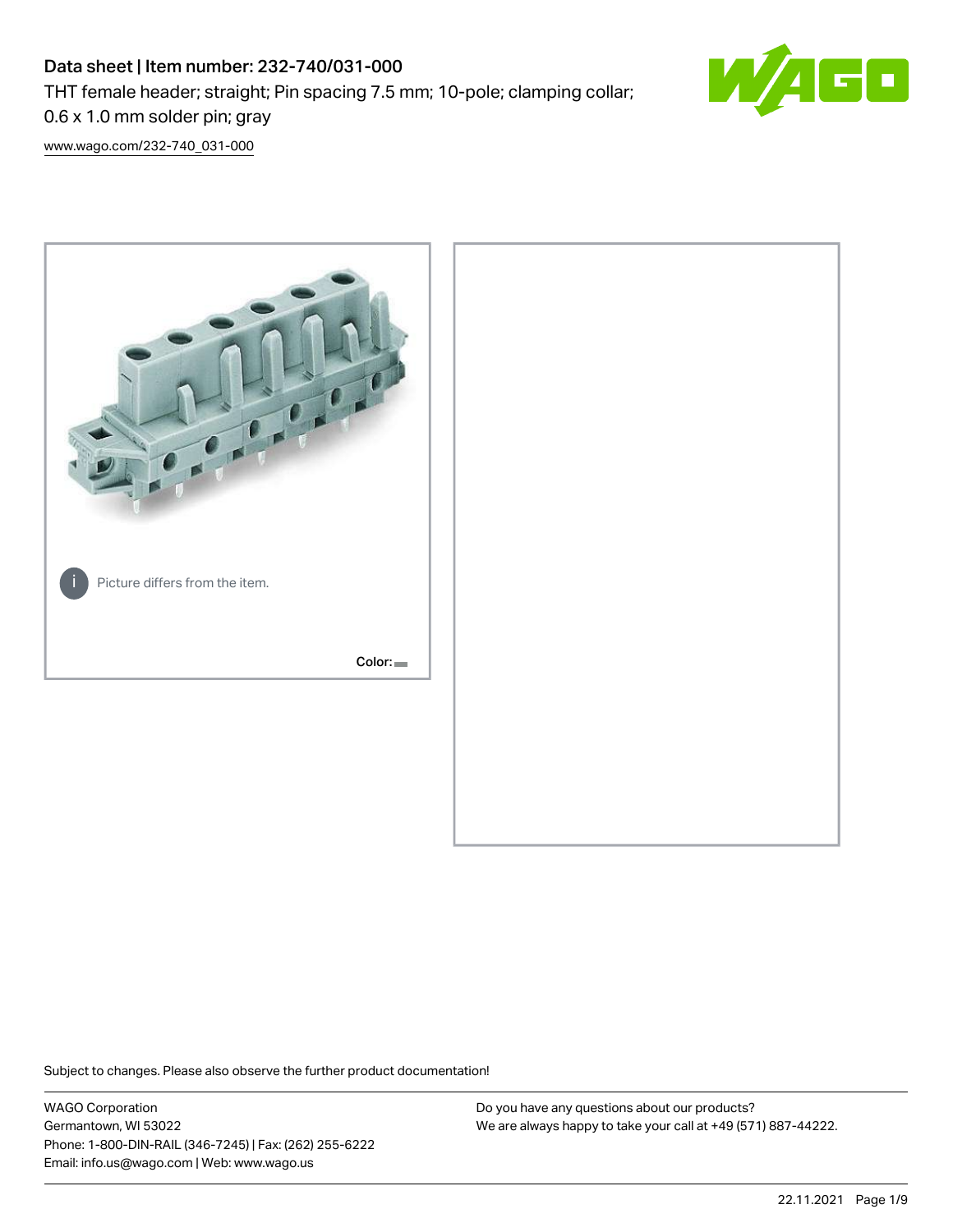

Dimensions in mm

 $L =$  (pole no.  $-1$ ) x pin spacing + 5 mm

 $L1 = L + 3$  mm

 $L2 = L + 8.8$  mm

```
L3 = L + 14.8 mm
```
2- to 3-pole female connectors – one latch only

## Item description

- **Horizontal or vertical PCB mounting via straight or angled solder pins**
- For board-to-board and board-to-wire connections

Subject to changes. Please also observe the further product documentation!

WAGO Corporation Germantown, WI 53022 Phone: 1-800-DIN-RAIL (346-7245) | Fax: (262) 255-6222 Email: info.us@wago.com | Web: www.wago.us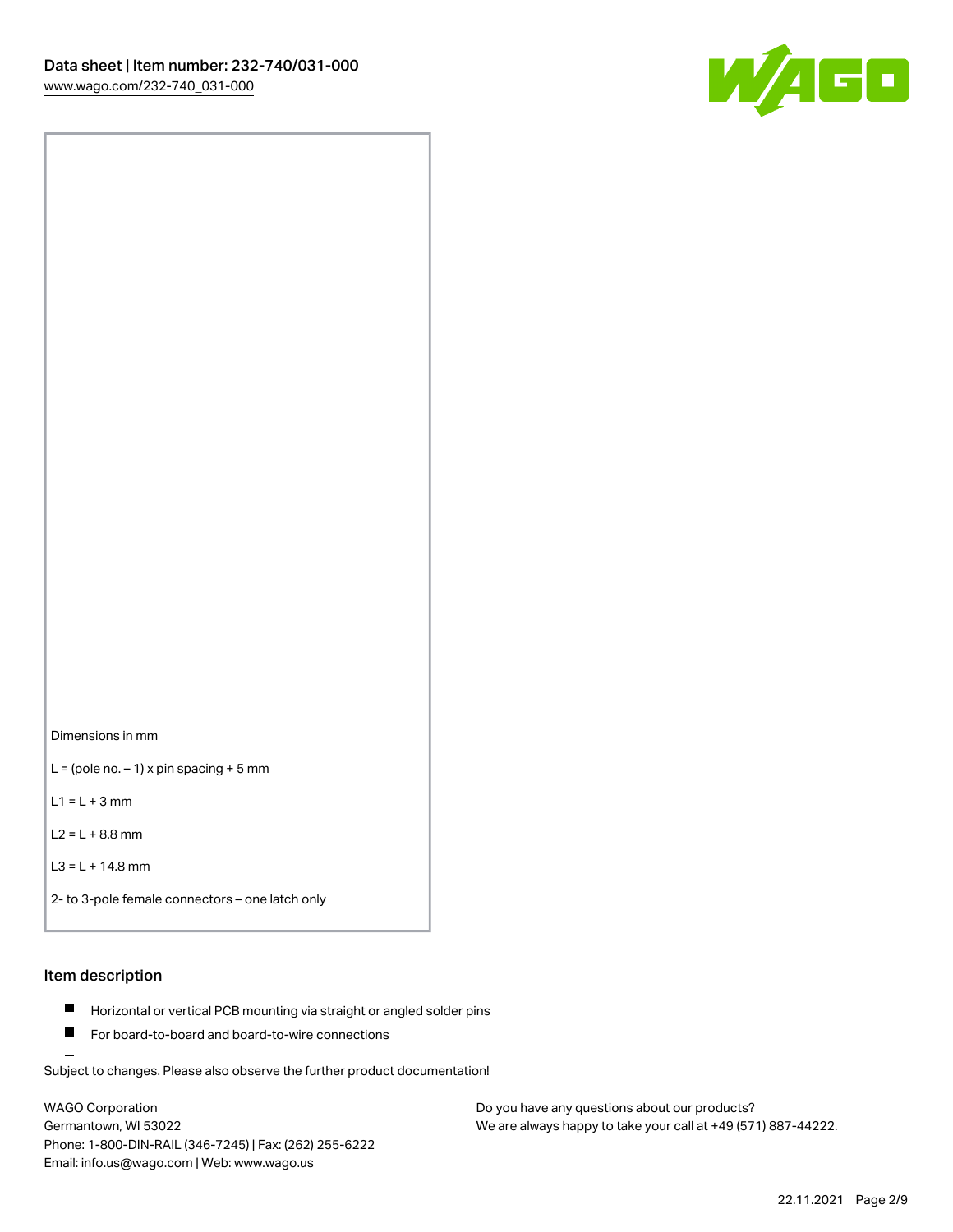- $\blacksquare$ Touch-proof PCB outputs
- $\blacksquare$ Easy-to-identify PCB inputs and outputs
- With coding fingers  $\blacksquare$

# Data

# Notes

| Safety information 1 | The MCS-MULTI CONNECTION SYSTEM includes connectors<br>without breaking capacity in accordance with DIN EN 61984. When<br>used as intended, these connectors must not be connected<br>/disconnected when live or under load. The circuit design should<br>ensure header pins, which can be touched, are not live when<br>unmated. |
|----------------------|-----------------------------------------------------------------------------------------------------------------------------------------------------------------------------------------------------------------------------------------------------------------------------------------------------------------------------------|
| Variants:            | Other pole numbers<br>3.8 mm pin projection for male headers with straight solder pins<br>Gold-plated or partially gold-plated contact surfaces<br>Other versions (or variants) can be requested from WAGO Sales or<br>configured at https://configurator.wago.com/                                                               |

# Electrical data

#### IEC Approvals

| Ratings per                 | IEC/EN 60664-1                                                       |
|-----------------------------|----------------------------------------------------------------------|
| Rated voltage (III / 3)     | 500 V                                                                |
| Rated surge voltage (III/3) | 6 <sub>kV</sub>                                                      |
| Rated voltage (III/2)       | 630 V                                                                |
| Rated surge voltage (III/2) | 6 <sub>k</sub> V                                                     |
| Nominal voltage (II/2)      | 1000V                                                                |
| Rated surge voltage (II/2)  | 6 <sub>k</sub> V                                                     |
| Rated current               | 12A                                                                  |
| Legend (ratings)            | (III / 2) $\triangleq$ Overvoltage category III / Pollution degree 2 |

## UL Approvals

| Approvals per                  | UL 1059 |
|--------------------------------|---------|
| Rated voltage UL (Use Group B) | 300 V   |
| Rated current UL (Use Group B) | 15 A    |
| Rated voltage UL (Use Group D) | 300 V   |
| Rated current UL (Use Group D) | 10 A    |

Subject to changes. Please also observe the further product documentation!

WAGO Corporation Germantown, WI 53022 Phone: 1-800-DIN-RAIL (346-7245) | Fax: (262) 255-6222 Email: info.us@wago.com | Web: www.wago.us Do you have any questions about our products? We are always happy to take your call at +49 (571) 887-44222.

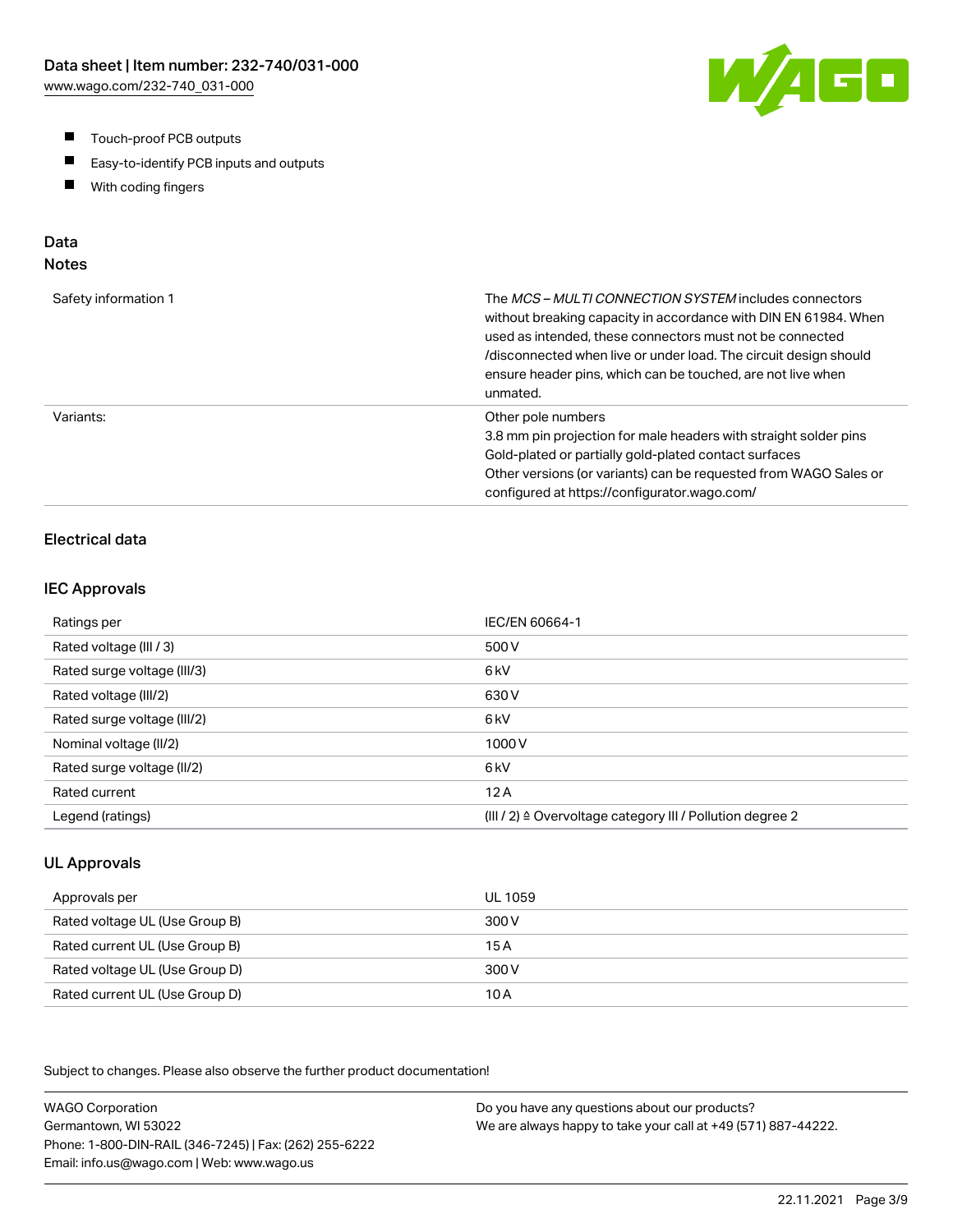

## Ratings per UL

| Rated voltage UL 1977 | 600 V |
|-----------------------|-------|
| Rated current UL 1977 | ЭA    |

## CSA Approvals

| Approvals per                   | CSA   |
|---------------------------------|-------|
| Rated voltage CSA (Use Group B) | 300 V |
| Rated current CSA (Use Group B) | 15 A  |
| Rated voltage CSA (Use Group D) | 300 V |
| Rated current CSA (Use Group D) | 10 A  |

## Connection data

| Total number of potentials |  |
|----------------------------|--|
| Number of connection types |  |
| Number of levels           |  |

## Connection 1

| . .<br>Num<br>of poles<br>nner o<br>.<br>. |  |
|--------------------------------------------|--|
|--------------------------------------------|--|

# Physical data

| Pin spacing                          | 7.5 mm / 0.295 inch   |
|--------------------------------------|-----------------------|
| Width                                | 87.3 mm / 3.437 inch  |
| Height                               | 23.25 mm / 0.915 inch |
| Height from the surface              | 18.25 mm / 0.719 inch |
| Depth                                | 11.6 mm / 0.457 inch  |
| Solder pin length                    | 5 mm                  |
| Solder pin dimensions                | $0.6 \times 1$ mm     |
| Drilled hole diameter with tolerance | $1.3$ $(+0.1)$ mm     |

# Mechanical data

| Mounting type | Mounting flange       |
|---------------|-----------------------|
| Mounting type | Feed-through mounting |
|               | Panel mounting        |

Subject to changes. Please also observe the further product documentation!

| <b>WAGO Corporation</b>                                | Do you have any questions about our products?                 |
|--------------------------------------------------------|---------------------------------------------------------------|
| Germantown, WI 53022                                   | We are always happy to take your call at +49 (571) 887-44222. |
| Phone: 1-800-DIN-RAIL (346-7245)   Fax: (262) 255-6222 |                                                               |
| Email: info.us@wago.com   Web: www.wago.us             |                                                               |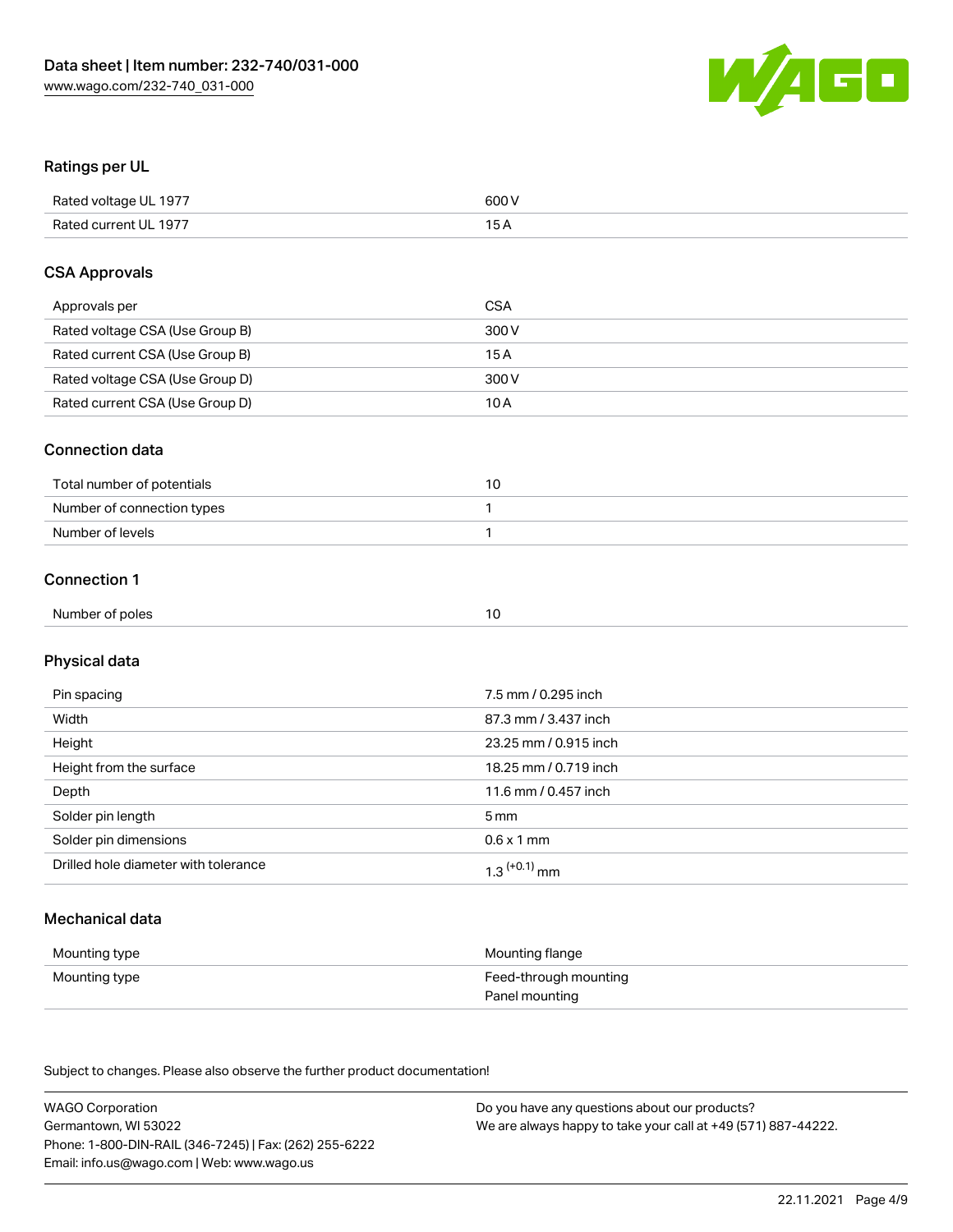[www.wago.com/232-740\\_031-000](http://www.wago.com/232-740_031-000)



## Plug-in connection

| Contact type (pluggable connector) | Female header |
|------------------------------------|---------------|
| Connector (connection type)        | for PCB       |
| Mismating protection               | No            |
| Mating direction to the PCB        | 90°           |
| Locking of plug-in connection      | Without       |

## PCB contact

| PCB Contact                         | THT                                        |
|-------------------------------------|--------------------------------------------|
| Solder pin arrangement              | over the entire female connector (in-line) |
| Number of solder pins per potential |                                            |

#### Material data

| Color                       | gray             |
|-----------------------------|------------------|
| Material group              |                  |
| Insulation material         | Polyamide (PA66) |
| Flammability class per UL94 | V <sub>0</sub>   |
| Contact material            | Copper alloy     |
| Contact plating             | tin-plated       |
| Fire load                   | 0.234 MJ         |
| Weight                      | 11.6g            |

#### Environmental requirements

| Limit temperature range | -60 … +85 °C |
|-------------------------|--------------|
|-------------------------|--------------|

## Commercial data

| Product Group         | 3 (Multi Conn. System) |
|-----------------------|------------------------|
| PU (SPU)              | 25 Stück               |
| Packaging type        | box                    |
| Country of origin     | DE                     |
| <b>GTIN</b>           | 4044918625975          |
| Customs tariff number | 8536694040             |

#### Approvals / Certificates

#### Ship Approvals

**Certificate** 

Subject to changes. Please also observe the further product documentation!

WAGO Corporation Germantown, WI 53022 Phone: 1-800-DIN-RAIL (346-7245) | Fax: (262) 255-6222 Email: info.us@wago.com | Web: www.wago.us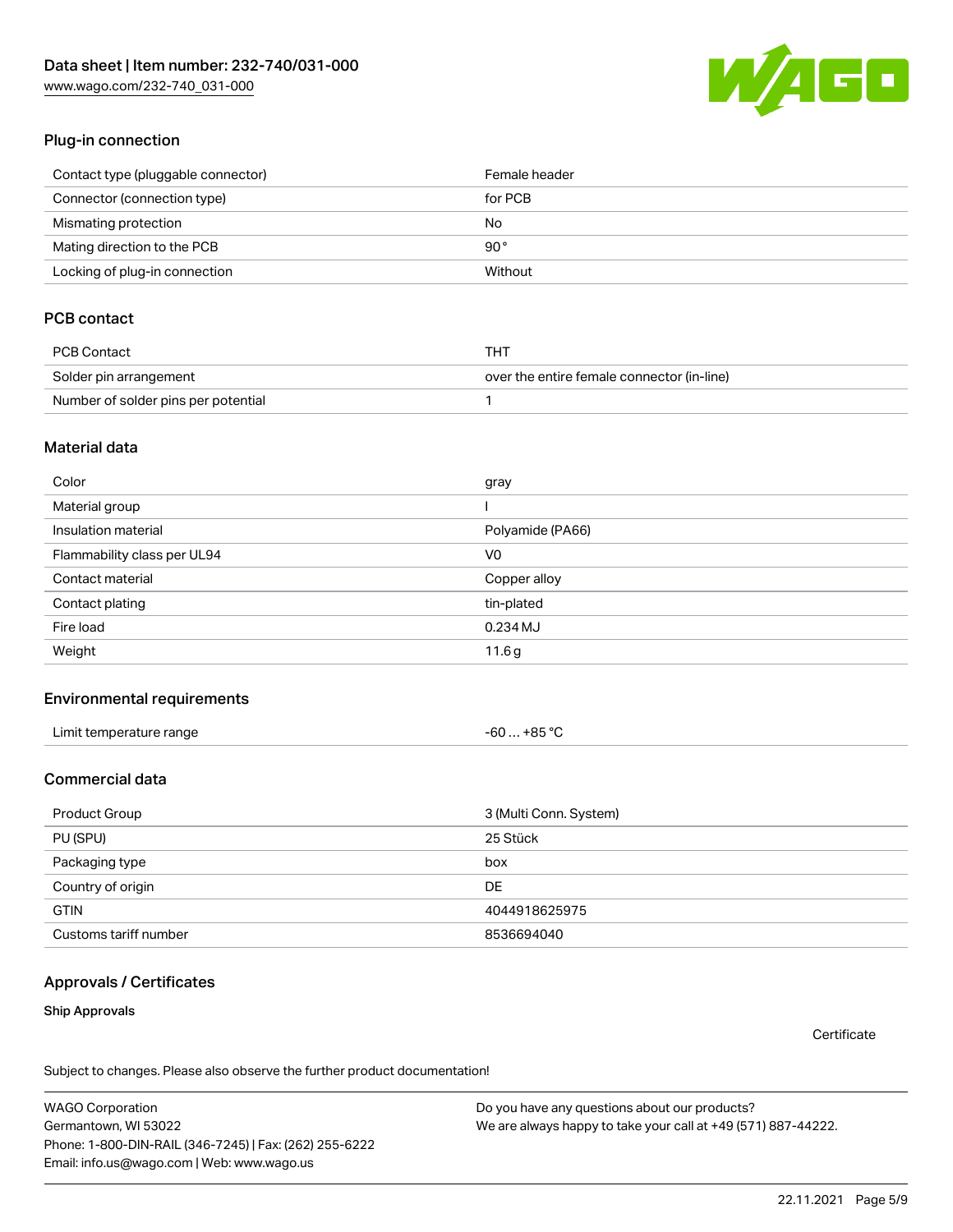[www.wago.com/232-740\\_031-000](http://www.wago.com/232-740_031-000)



| Logo                | Approval                                                | <b>Additional Approval Text</b> | name                                |
|---------------------|---------------------------------------------------------|---------------------------------|-------------------------------------|
| ABS                 | <b>ABS</b><br>American Bureau of Shipping               | $\overline{\phantom{0}}$        | $19 -$<br>HG15869876-<br><b>PDA</b> |
| <b>BUNEAU</b>       | BV<br>Bureau Veritas S.A.                               | IEC 60998                       | 11915/D0 BV                         |
|                     | <b>DNV GL</b><br>Det Norske Veritas, Germanischer Lloyd |                                 | TAE000016Z                          |
| <b>UL-Approvals</b> |                                                         |                                 |                                     |
|                     |                                                         |                                 | Certificate                         |
| Logo                | Approval                                                | <b>Additional Approval Text</b> | name                                |
|                     | UR<br>Underwriters Laboratories Inc.                    | <b>UL 1059</b>                  | E45172                              |
|                     |                                                         |                                 |                                     |

## Counterpart



## Optional accessories

#### Testing accessories

| Testing accessories  |                                                                                                                              |                      |
|----------------------|------------------------------------------------------------------------------------------------------------------------------|----------------------|
|                      | Item no.: 210-136<br>Test plug; 2 mm Ø; with 500 mm cable                                                                    | www.wago.com/210-136 |
|                      | Item no.: 231-662<br>Test plugs for female connectors; for 7.5 mm and 7.62 mm pin spacing; 2,50 mm <sup>2</sup> ; light gray | www.wago.com/231-662 |
| Mounting             |                                                                                                                              |                      |
| Mounting accessories |                                                                                                                              |                      |

Subject to changes. Please also observe the further product documentation!

| <b>WAGO Corporation</b>                                | Do you have any questions about our products?                 |
|--------------------------------------------------------|---------------------------------------------------------------|
| Germantown, WI 53022                                   | We are always happy to take your call at +49 (571) 887-44222. |
| Phone: 1-800-DIN-RAIL (346-7245)   Fax: (262) 255-6222 |                                                               |
| Email: info.us@wago.com   Web: www.wago.us             |                                                               |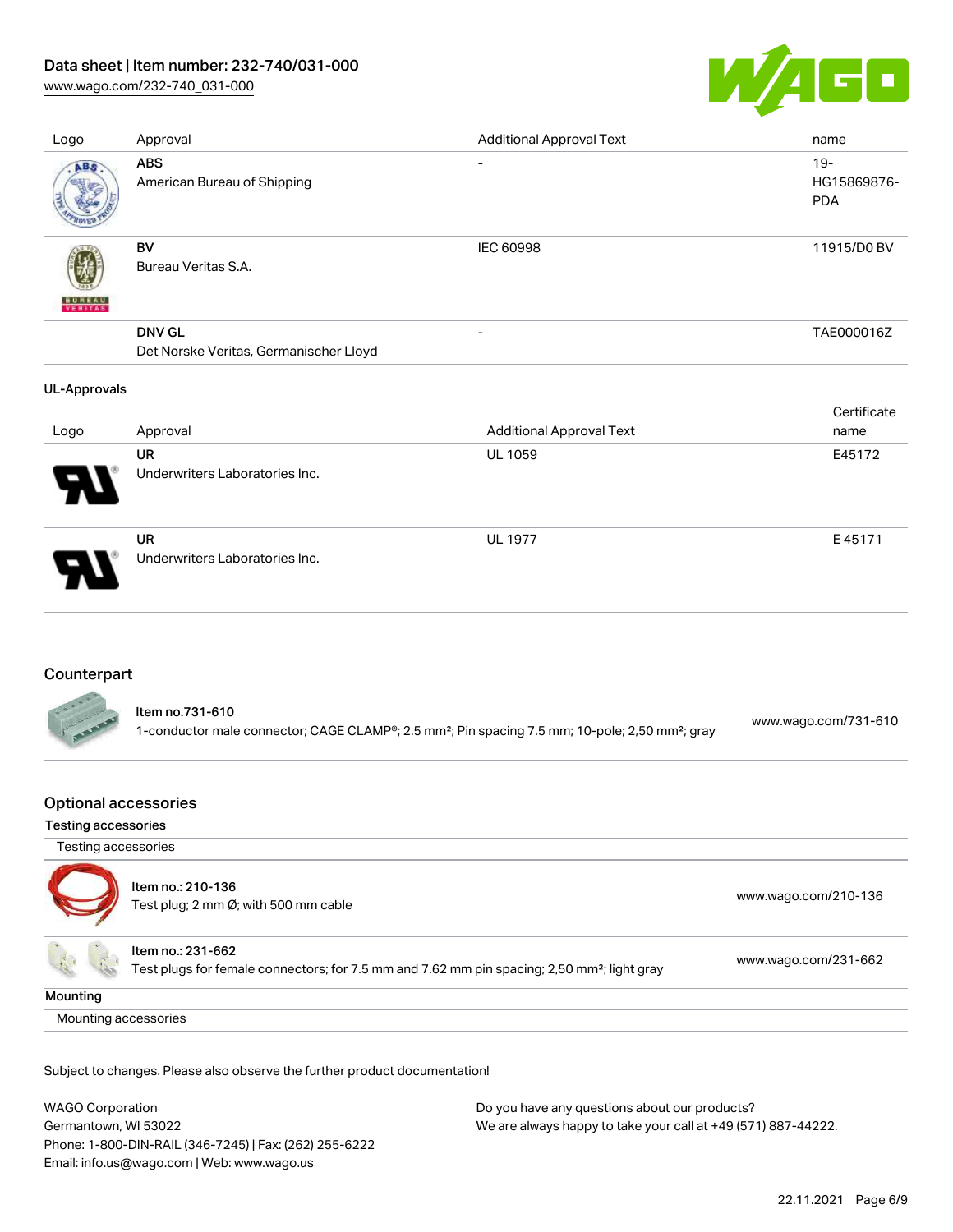[www.wago.com/232-740\\_031-000](http://www.wago.com/232-740_031-000)



| ltem  |
|-------|
| Self- |
| ltem  |
| Self- |
| Item  |
| Scre  |

 $\sim$  200- $\sim$ 

Item no.: 231-295

| Item no.: 209-147<br>Self-tapping screw                                 | www.wago.com/209-147 |
|-------------------------------------------------------------------------|----------------------|
| Item no.: 231-194<br>Self-tapping screw; B 2.2x13, fixing hole 1.8 mm Ø | www.wago.com/231-194 |
| Item no.: 231-195<br>Screw with nut; M2x12; for fixing element          | www.wago.com/231-195 |

Neth Holl 231-233<br>Screw with nut [www.wago.com/231-295](http://www.wago.com/231-295)

## Downloads Documentation

#### Additional Information

| Auditional Information |            |        |          |
|------------------------|------------|--------|----------|
| Technical explanations | 2019 Apr 3 | pdf    | Download |
|                        |            | 2.0 MB |          |

#### CAD files

#### CAE data

| EPLAN Data Portal 232-740/031-000 | URL | Download |
|-----------------------------------|-----|----------|
| EPLAN Data Portal 232-740/031-000 | URL | Download |

#### PCB Design

| Symbol and Footprint 232-740/031-000                                                | URL | Download |
|-------------------------------------------------------------------------------------|-----|----------|
| CAx data for your PCB design, consisting of "schematic symbols and PCB footprints", |     |          |

allow easy integration of the WAGO component into your development environment.

#### Supported formats:

- П Accel EDA 14 & 15
- $\blacksquare$ Altium 6 to current version
- $\blacksquare$ Cadence Allegro
- $\blacksquare$ **DesignSpark**
- $\blacksquare$ Eagle Libraries
- $\blacksquare$ KiCad
- $\blacksquare$ Mentor Graphics BoardStation
- $\blacksquare$ Mentor Graphics Design Architect
- $\blacksquare$ Mentor Graphics Design Expedition 99 and 2000

Subject to changes. Please also observe the further product documentation!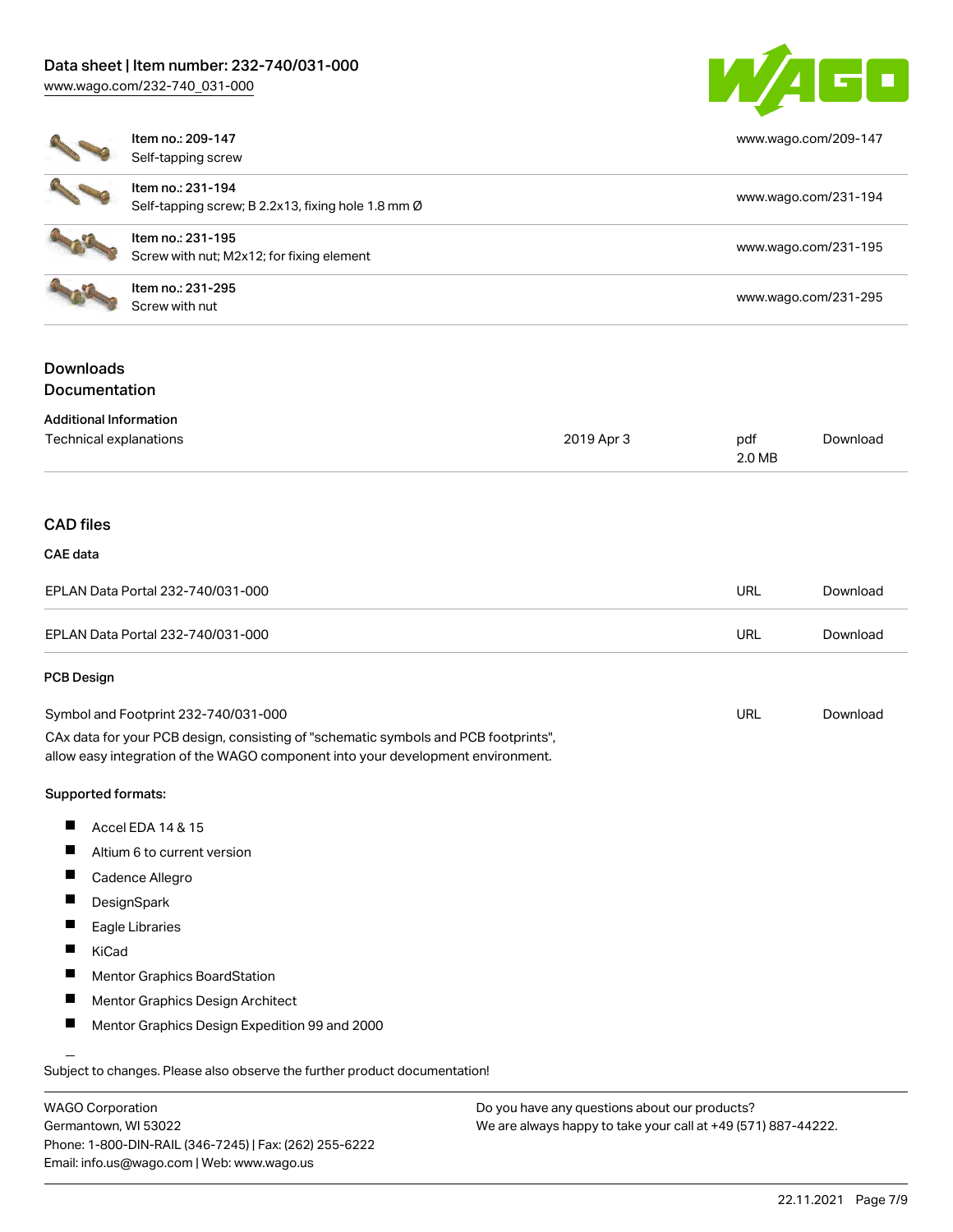

- OrCAD 9.X PCB and Capture
- $\blacksquare$ PADS PowerPCB 3, 3.5, 4.X, and 5.X
- $\blacksquare$ PADS PowerPCB and PowerLogic 3.0
- $\blacksquare$ PCAD 2000, 2001, 2002, 2004, and 2006
- $\blacksquare$ Pulsonix 8.5 or newer
- $\blacksquare$ **STL**
- $\blacksquare$ 3D STEP
- $\blacksquare$ TARGET 3001!
- $\blacksquare$ View Logic ViewDraw
- $\blacksquare$ Quadcept
- $\blacksquare$ Zuken CadStar 3 and 4
- $\blacksquare$ Zuken CR-5000 and CR-8000

PCB Component Libraries (EDA), PCB CAD Library Ultra Librarian

#### Environmental Product Compliance

#### Compliance Search

Environmental Product Compliance 232-740/031-000 THT female header; straight; Pin spacing 7.5 mm; 10-pole; clamping collar; 0.6 x 1.0 mm solder pin; gray URL [Download](https://www.wago.com/global/d/ComplianceLinkMediaContainer_232-740_031-000)

#### Installation Notes

Application

Subject to changes. Please also observe the further product documentation!